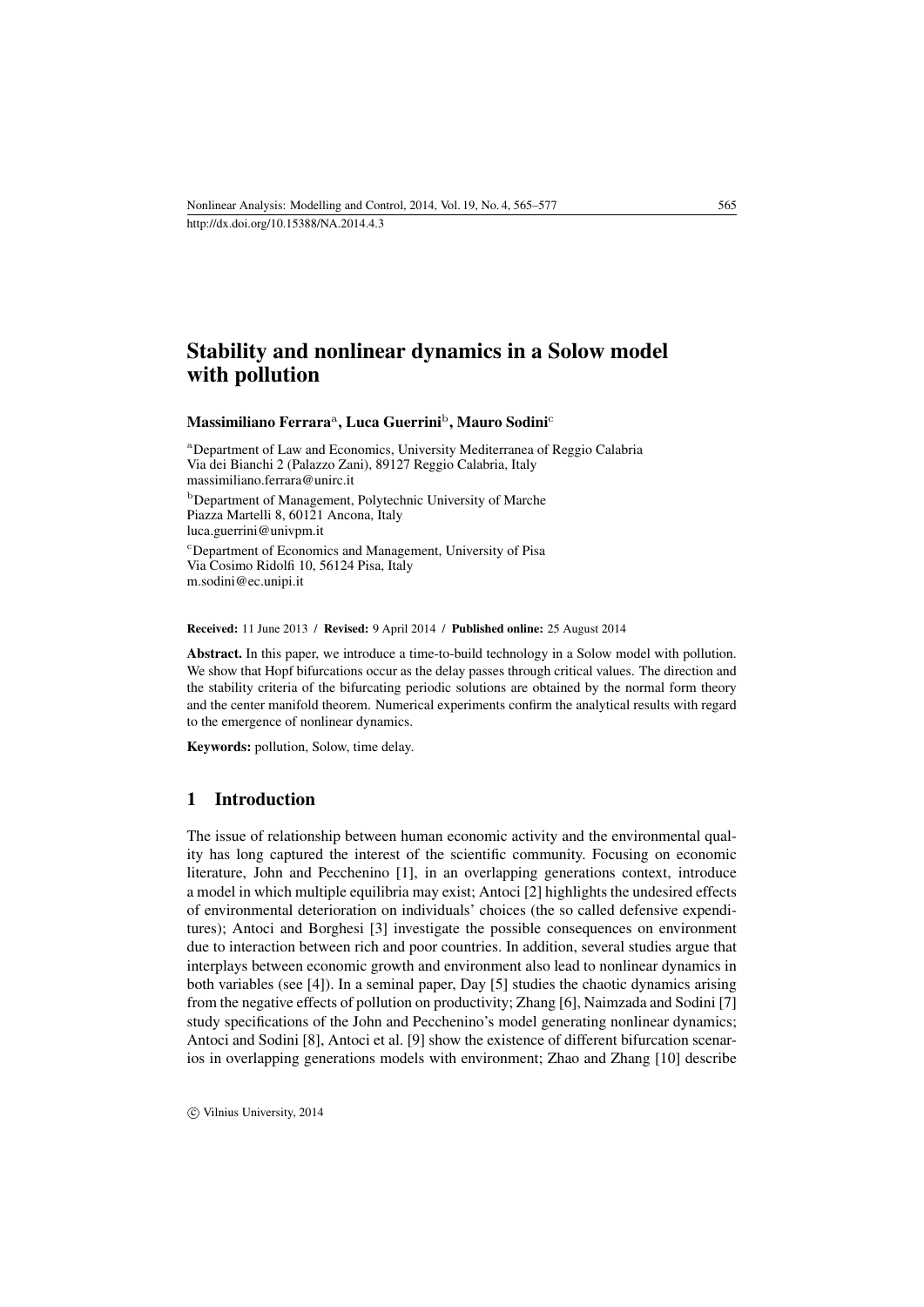a price competition model in which impacts of carbon emission trading may be engine of nonlinear dynamics, while Antoci et al. [\[9\]](#page-12-1) analyse a continuous time model with optimizing agents able to show indeterminacy and persistent oscillations in environmental and economic variables.

On the other hand, there also exists a burgeoning literature aiming at studying nonlinear dynamics in ecological models (see [\[11\]](#page-12-3) and the literature cited within) and economic models where delays in variables are introduced. Among others, Szydlowski and Krawiec [\[12\]](#page-12-4) and Szydlowski et al. [\[13\]](#page-12-5) use several modern mathematical methods of detecting cyclic behaviour in Kalecki's classical model; Maddalena and Fanelli [\[14\]](#page-12-6) propose a mathematical model with time delay to describe the process of diffusion of a new technology; Zak [\[15\]](#page-12-7) examines the effect of Kaleckian lags in the Solow and Cass– Koopmans growth models; Matsumoto and Szidarovszky [\[16,](#page-12-8) [17\]](#page-12-9) develop growth models with unimodal production functions (with respect to the stock of capital) and time-to-build technology; Bianca et al. [\[18\]](#page-12-10) investigate an endogenous labor shift model under a dual economy with time delay.

The objective of our paper is to highlight the relevance of temporal lags in a context in which economic activity depletes a free-access natural resource. Different from Matsumoto and Szidarovszky [\[16,](#page-12-8) [17\]](#page-12-9), we consider a technology that does not introduce environmental quality as an input of the production function. In particular, the marginal productivity of capital is always positive and decreasing, there exists only one transmission channel (pollution) through which output affects the environment, and pollution does not produce any negative external effects on production. At this aim we consider the model proposed by Xepapadeas in the Handbook of Environmental economics [\[19,](#page-12-11) p. 1227, Eqs. (8), (9)]. Specifically, the author generalizes the neoclassical Solow growth model with a fixed savings ratio, considering that economic growth is accompanied by pollution accumulation. The mathematical structure and the results of the model are quite simple: a two dimensional dynamical system displays a unique non trivial steady state that captures the whole set of positive initial conditions. Furthermore, the time evolution of capital accumulation and pollution is monotone.

Despite the neoclassical regularity assumptions on production function and absence of optimizing behaviour of agents, when temporal lags in the production of capital goods are introduced, the results drastically change and (temporal or persistent) oscillations may characterize the dynamics of the model although the production function is always increasing in the capital stock. In particular we show that, regardless of parameter specification, there exists a threshold value in time lag below which the dynamics of the state variables are monotone or characterized by dumping oscillations. When the threshold value is reached, the dynamical system undergoes a supercritical or subcritical Hopf bifurcation. If the bifurcation is supercritical, an attracting invariant curve exists and persistent oscillations characterize the dynamics of the model. The paper is organised as follows. Section [2](#page-2-0) builds on the model; Section [3](#page-2-1) studies the emergence of the Hopf bifurcation; Section [4](#page-4-0) uses the center manifold theory to investigate the direction of Hopf bifurcation and the stability of periodic solutions; Section [5](#page-10-0) presents some simulations and economic interpretations; Section [6](#page-11-7) concludes.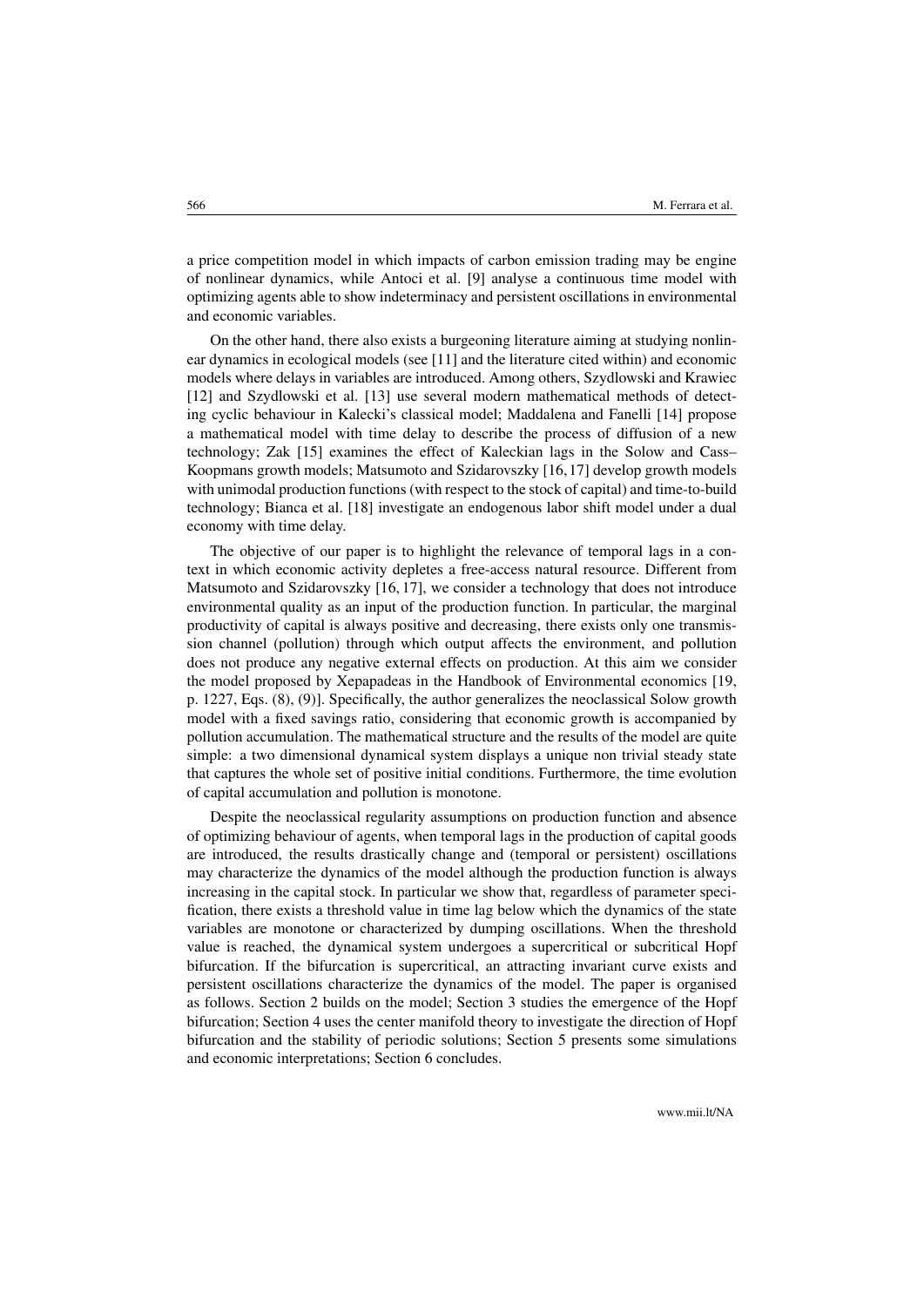# <span id="page-2-0"></span>2 The model

<span id="page-2-2"></span>We consider the Xepapadeas' model [\[19\]](#page-12-11) with population normalized to one:

$$
\begin{aligned}\n\dot{k} &= sk^{\alpha} - \delta k, \\
\dot{p} &= \phi k^{\alpha} - mp.\n\end{aligned} \tag{1}
$$

The first equation describes the classical Solow model when Cobb–Douglas technology is assumed: k is the individual's capital stock,  $\delta > 0$  denotes capital depreciation rate, s is the saving ratio and  $\alpha \in (0,1)$  is capital's share. Here p represents the stock of pollution,  $\phi$  emissions per unit of output and  $m > 0$  reflects exponential pollution decay. Xepapadeas proved this model to have a unique non-trivial steady state which is globally asymptotically stable for non negative initial conditions.

In this paper, building on a contribution by Zak  $[15]$ , we modify system  $(1)$  with a time lag introduced in the Kaleckian spirit by assuming the same lag with regard to the role played by the capital stock in both the dynamics of capital and dynamics of pollution. This assumption leads to the following dynamical system:

$$
\begin{aligned}\n\dot{k} &= sk_d^\alpha - \delta k_d, \\
\dot{p} &= \phi k_d^\alpha - mp,\n\end{aligned}\n\tag{2}
$$

<span id="page-2-3"></span>where  $k_d := k_{t-\tau}$  and  $\tau > 0$  represents time delay.

## <span id="page-2-1"></span>3 Local stability and Hopf bifurcation analysis

In this section, we will study stability of the stationary solutions and existence of local Hopf bifurcation of system [\(2\)](#page-2-3). The first step is to find stationary solutions. Since time delay does not change the equilibria, system [\(2\)](#page-2-3) has exactly the same equilibrium points of the corresponding steady states for zero delay. Hence, there exists a unique nontrivial steady state equilibrium  $(k_*, p_*)$  defined by  $sk_*^{\alpha-1} = \delta$ ,  $\phi k_*^{\alpha} = mp_*$ . Using the transformation  $x = k - k_*$ ,  $y = p - p_*$ , and then linearizing the resulting system at the origin yields

$$
\begin{aligned} \dot{x} &= (\alpha - 1)\delta x_d, \\ \dot{y} &= -my + \alpha \phi k_*^{\alpha - 1} x_d, \end{aligned} \tag{3}
$$

<span id="page-2-4"></span>where  $x_d = k_{t-\tau} - k_*$ . Writing system [\(3\)](#page-2-4) in the form

<span id="page-2-5"></span>
$$
\begin{bmatrix} \dot{x} \\ \dot{y} \end{bmatrix} = \begin{bmatrix} 0 & 0 \\ 0 & -m \end{bmatrix} \begin{bmatrix} x \\ y \end{bmatrix} + \begin{bmatrix} (\alpha - 1)\delta & 0 \\ \alpha \phi k_*^{\alpha - 1} & 0 \end{bmatrix} \begin{bmatrix} x_d \\ y_d \end{bmatrix},
$$
(4)

we see that the characteristic equation resulting from [\(4\)](#page-2-5) is given by

<span id="page-2-6"></span>
$$
\begin{vmatrix} -\lambda + (\alpha - 1)\delta e^{-\lambda \tau} & 0 \\ \alpha \phi k_*^{\alpha - 1} e^{-\lambda \tau} & -m - \lambda \end{vmatrix} = (\lambda + m) [\lambda - (\alpha - 1)\delta e^{-\lambda \tau}] = 0.
$$
 (5)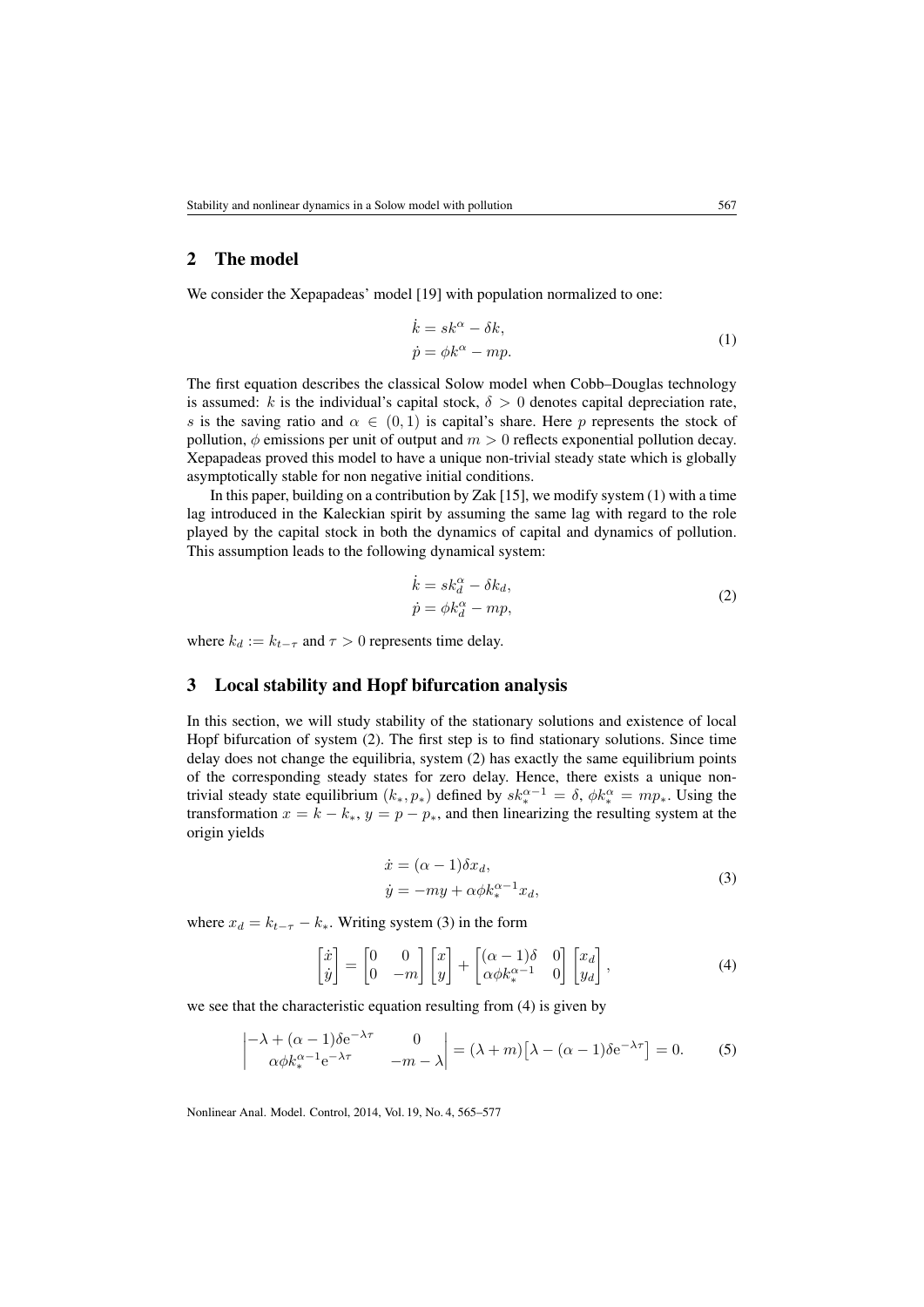It is well known that the equilibrium is locally asymptotically stable if all roots of [\(5\)](#page-2-6) have negative real part. When  $\tau = 0$ , the characteristic equation [\(5\)](#page-2-6) reduces to  $(\lambda + m) \times$  $[\lambda - (\alpha - 1)] = 0$ , whose solutions are  $\lambda = -m < 0$  and  $\lambda = \alpha - 1 < 0$ . In this case, the equilibrium is locally asymptotically stable. Therefore, if instability occurs for a particular value of  $\tau > 0$ , then a characteristic root of

<span id="page-3-0"></span>
$$
\lambda - (\alpha - 1)\delta e^{-\lambda \tau} = 0 \tag{6}
$$

must intersect the imaginary axis (Rouche's theorem, see, e.g., [\[20\]](#page-12-12)).

**Lemma 1.** *Eq.* [\(6\)](#page-3-0) *has a unique pair of simple purely imaginary roots*  $\pm i\omega_0$  *at the sequence of critical values*  $\tau_i$ *, where* 

$$
\omega_0 = (1 - \alpha)\delta, \qquad \tau_j = \frac{\pi}{2(1 - \alpha)\delta} + 2\pi j \quad (j = 0, 1, 2, \dots).
$$

*Moreover, if*  $\lambda_j(\tau) = \nu_j(\tau) + i\omega_j(\tau)$  *denote a root of Eq.* [\(6\)](#page-3-0) *near*  $\tau = \tau_j$  *such that*  $\nu_j(\tau_j) = 0$ ,  $\omega_j(\tau_j) = \omega_0$  ( $j = 0, 1, 2, \ldots$ ), then the following transversality condition is *satisfied*:

$$
\operatorname{Re}[\lambda'(\tau_j)] \equiv \frac{\mathrm{d}[\operatorname{Re}\lambda_j(\tau)]}{\mathrm{d}\tau}\Big|_{\tau=\tau_j} > 0 \quad (j=0,1,2,\dots).
$$

*Proof.* Let  $\lambda = i\omega$  ( $\omega > 0$ ) be a root of Eq. [\(6\)](#page-3-0). Then

$$
i\omega - (\alpha - 1)\delta(\cos \omega \tau - i \sin \omega \tau) = 0.
$$

Separating the real and imaginary parts gives

$$
\omega = (1 - \alpha)\delta \sin \omega \tau, \qquad 0 = \cos \omega \tau.
$$

So, the first part of the statement holds. Let  $\lambda_j(\tau) = \nu_j(\tau) + i\omega_j(\tau)$  denote a root of Eq. [\(6\)](#page-3-0) near  $\tau = \tau_j$  such that  $\nu_j(\tau_j) = 0$ ,  $\omega_j(\tau_j) = \omega_0$   $(j = 0, 1, 2, ...)$ . Differentiating Eq. [\(6\)](#page-3-0) with respect to  $\tau$ , we get

$$
\frac{\mathrm{d}\lambda}{\mathrm{d}\tau} + (\alpha - 1)\delta e^{-\lambda \tau} \left(\tau \frac{\mathrm{d}\lambda}{\mathrm{d}\tau} + \lambda\right) = 0.
$$

Hence, using [\(6\)](#page-3-0), we arrive at

$$
\left(\frac{\mathrm{d}\lambda}{\mathrm{d}\tau}\right)^{-1} = -\frac{1}{\lambda^2} - \frac{\tau}{\lambda}.
$$

On the other hand,

$$
\begin{aligned} \operatorname{sign} \left\{ \left. \frac{\mathrm{d} [\operatorname{Re} \lambda_j(\tau)]}{\mathrm{d} \tau} \right|_{\tau=\tau_j} \right\} &= \operatorname{sign} \left\{ \operatorname{Re} \left( \frac{\mathrm{d} \lambda}{\mathrm{d} \tau} \right)^{-1} \Big|_{\tau=\tau_j} \right\} \\ &= \operatorname{sign} \left\{ \operatorname{Re} \left( -\frac{1}{\lambda^2} - \frac{\tau}{\lambda} \right) \Big|_{\tau=\tau_j} \right\} = \operatorname{sign} \left\{ \frac{1}{\omega_0^2} \right\} = 1. \end{aligned}
$$

This completes the proof.

www.mii.lt/NA

 $\Box$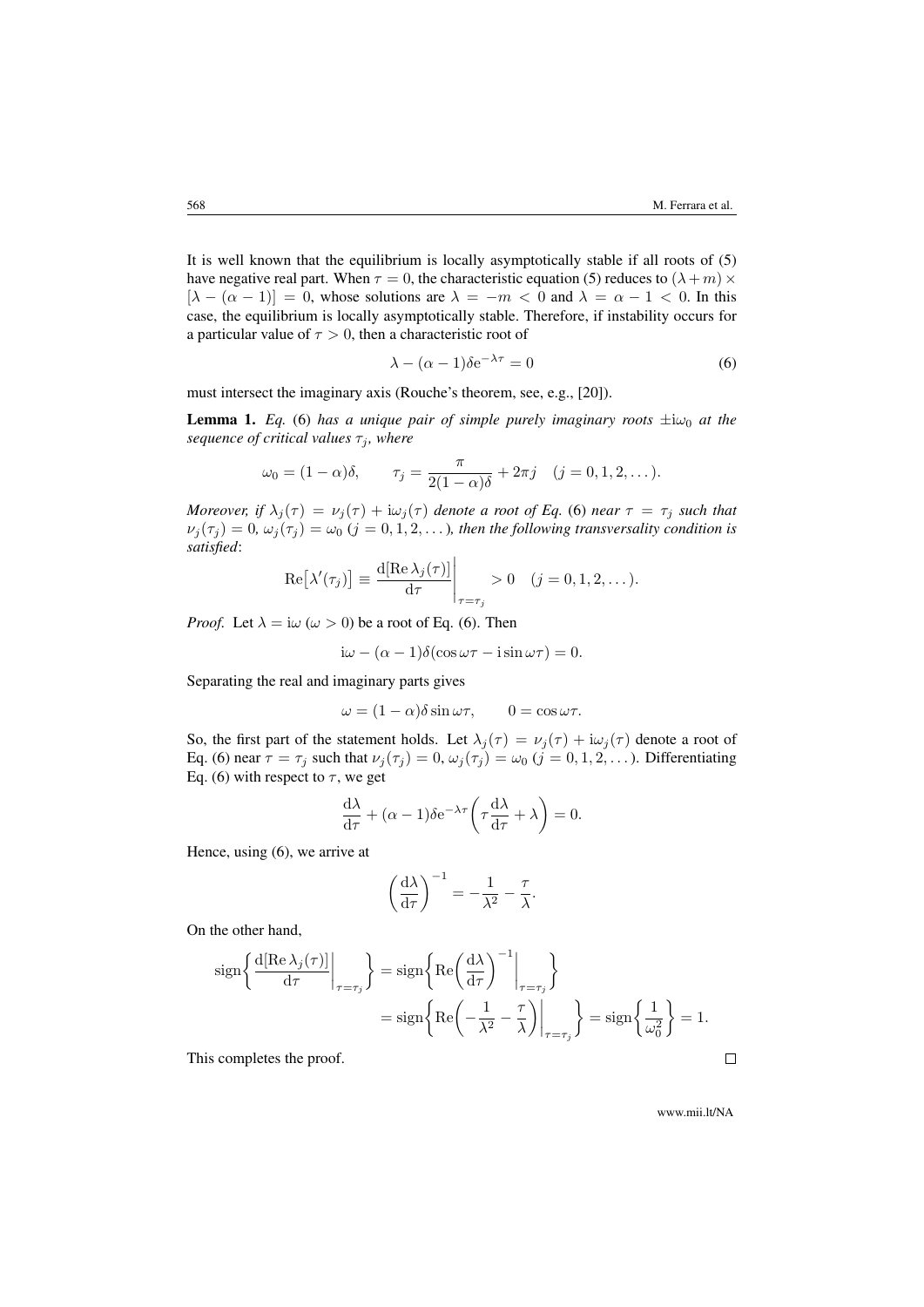Based on the above analysis, the root  $\lambda_j(\tau)$  of Eq. [\(6\)](#page-3-0) near  $\tau_j$  crosses the imaginary axis from the left to the right as  $\tau$  continuously varies from a number less than  $\tau_j$  to one greater than  $\tau_i$  by Rouche's theorem.

**Lemma 2.** *If*  $\tau \in [0, \tau_0)$ *, all roots of the characteristic equation* [\(5\)](#page-2-6) *have negative real parts. If*  $\tau = \tau_0$ *, all roots of Eq.* [\(5\)](#page-2-6)*, except*  $\pm i\omega_0$ *, have negative real parts. If*  $\tau \in$  $(\tau_j, \tau_{j+1})$  *for*  $j = 0, 1, 2, \ldots$ , *Eq.* [\(5\)](#page-2-6) *has*  $2(j + 1)$  *roots with positive real parts.* 

Summing up all works above lead us to state the following theorem.

- **Theorem 1.** (i) *The equilibrium*  $(k_*, p_*)$  *is asymptotically stable for*  $\tau \in [0, \tau_0)$  *and unstable for*  $\tau > \tau_0$ *.*
- (ii) *System* [\(2\)](#page-2-3) *undergoes a Hopf bifurcation occurs at the equilibrium* (k∗, p∗) *when*  $\tau = \tau_j$  *for*  $j = 0, 1, 2, \ldots$

#### <span id="page-4-0"></span>4 Stability and direction of the Hopf bifurcation

In the previous section, we obtain the conditions for Hopf bifurcations to occur at the critical value  $\tau_i$  ( $j = 0, 1, 2, \ldots$ ). In this section, based on the normal form method and the center manifold theorem introduced by Hassard et al. [\[21\]](#page-12-13), we will study the direction of Hopf bifurcation and the stability of bifurcating periodic solutions from the positive equilibrium  $(k_*, p_*)$ . These techniques allow us to have analytical results with respect to the type of the emerging bifurcation. For convenience, let  $\tau = \tau_j + \mu$ , where  $\mu \in \mathbb{R}$ . Then  $\mu = 0$  is the Hopf bifurcation value for system [\(2\)](#page-2-3). Set  $u = (u_1, u_2)^T = (x, y)^T \in \mathbb{R}^2$ . Normalizing the delay  $\tau$  by the time scaling  $t \to t/\tau$ , system [\(2\)](#page-2-3) can be written as a functional differential equation in  $C = C([-1, 0], \mathbb{R}^2)$  as

<span id="page-4-1"></span>
$$
\dot{u} = L_{\mu}(u_t) + f(\mu, u_t),\tag{7}
$$

where  $L_{\mu}: C \to \mathbb{R}^2$  is a linear continuous operator and  $f: \mathbb{R} \times C \to \mathbb{R}^2$  are defined as follows. For  $\varphi = (\varphi_1, \varphi_2) \in C$ ,

<span id="page-4-2"></span>
$$
L_{\mu}(\varphi) = (\tau_j + \mu) \begin{bmatrix} 0 & 0 \\ 0 & -m \end{bmatrix} \varphi(0) + (\tau_j + \mu) \begin{bmatrix} a & 0 \\ b & 0 \end{bmatrix} \varphi(-1)
$$
 (8)

with

$$
a = (\alpha - 1)\delta
$$
,  $b = \alpha \phi k_*^{\alpha - 1} = \frac{\alpha \phi \delta}{s}$ ,

and

$$
f(\mu, \varphi) = (\tau_j + \mu) \begin{bmatrix} f^{(1)} \\ f^{(2)} \end{bmatrix}
$$

with

$$
f^{(1)} = \frac{1}{2} P_{x_d x_d}^* \varphi_1(-1)^2 + \frac{1}{3!} P_{x_d x_d x_d}^* \varphi_1(-1)^3 + \cdots,
$$
  

$$
f^{(2)} = \frac{1}{2} Q_{x_d x_d}^* \varphi_1(-1)^2 + \frac{1}{3!} Q_{x_d x_d x_d}^* \varphi_1(-1)^3 + \cdots.
$$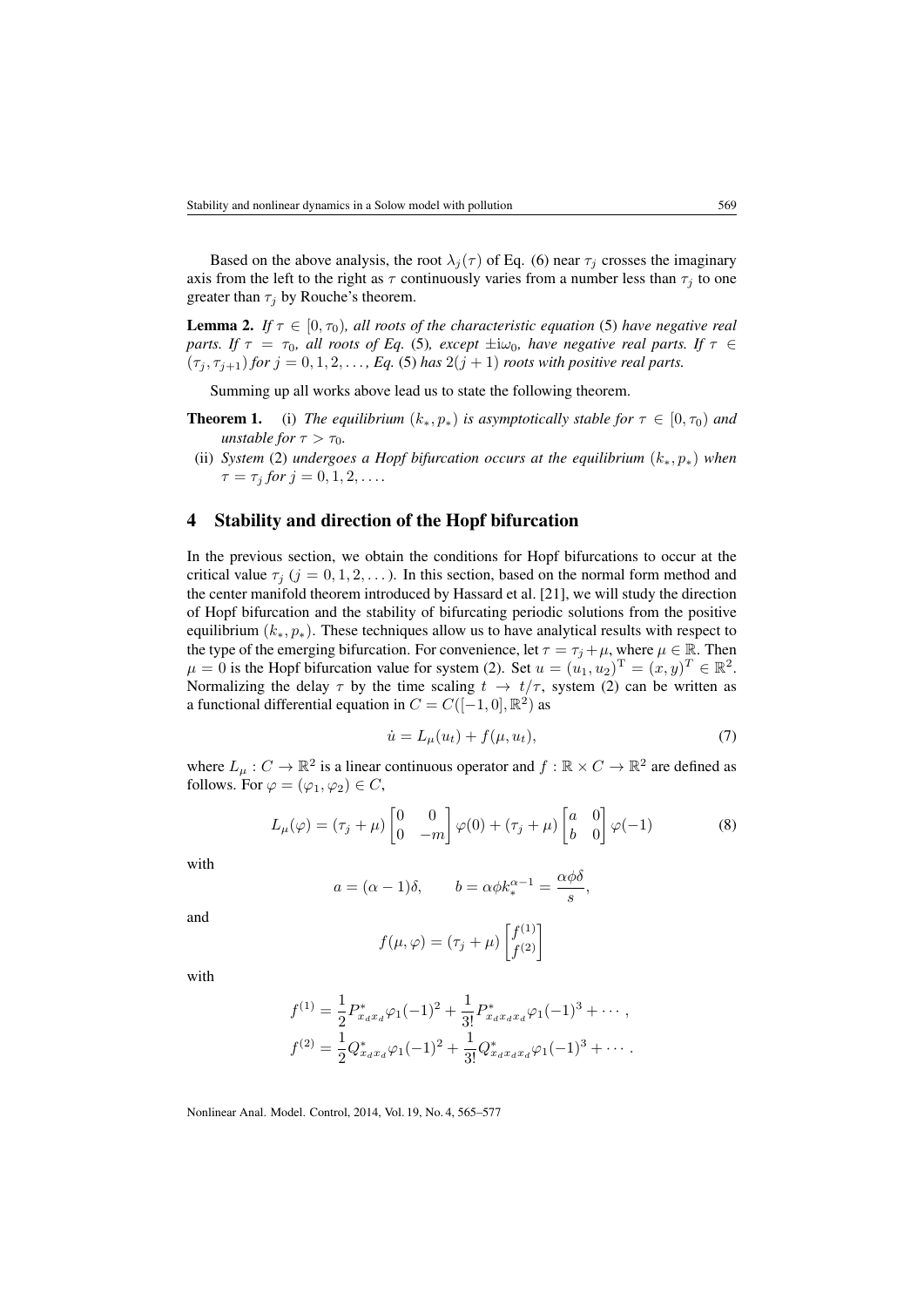We have

$$
P_{x_d x_d}^* \equiv P_{x_d x_d}(k_*, p_*) = s\alpha(\alpha - 1)k_*^{\alpha - 2} < 0,
$$
  
\n
$$
Q_{x_d x_d}^* = \phi\alpha(\alpha - 1)k_*^{\alpha - 2} < 0,
$$
  
\n
$$
P_{x_d x_d x_d}^* \equiv P_{x_d x_d x_d}(k_*, p_*) = s\alpha(\alpha - 1)(\alpha - 2)k_*^{\alpha - 3} > 0,
$$
  
\n
$$
Q_{x_d x_d x_d}^* \equiv Q_{x_d x_d x_d}(k_*, p_*) = \phi\alpha(\alpha - 1)(\alpha - 2)k_*^{\alpha - 3} > 0.
$$

By the Riesz representation theorem, there exists a bounded variation function  $\eta(\theta, \mu)$ for  $\theta \in [-1, 0]$  such that

$$
L_{\mu}\varphi = \int_{-1}^{0} d\eta(\theta,\mu)\varphi(\theta) d\theta \quad \text{for } \varphi \in C,
$$

where

$$
\eta(\theta, \mu) = \begin{cases} L_{\mu}(\varphi(-1), \mu), & \theta = -1, \\ 0, & \theta \in (-1, 0], \end{cases}
$$

which can be satisfied by

$$
d\eta(\theta,\mu) = \left\{ (\tau_j + \mu) \begin{bmatrix} 0 & 0 \\ 0 & -m \end{bmatrix} \Lambda(\theta) + (\tau_j + \mu) \begin{bmatrix} a & 0 \\ b & 0 \end{bmatrix} \Lambda(\theta + 1) \right\} d\theta
$$

with Λ denoting the Dirac delta function, namely,  $\Lambda(\theta) = 0$  if  $\theta \neq 0$ ,  $\Lambda(\theta) = 1$  if  $\theta = 0$ . For  $\varphi \in C^1([-1,0],\mathbb{R}^2)$ , we define

$$
A(\mu)(\varphi) = \begin{cases} \frac{\mathrm{d}\varphi(\theta)}{\mathrm{d}\theta}, & \theta \in [-1,0), \\ \int_{-1}^{0} \mathrm{d}\eta(\theta,\mu)\varphi(\theta) \,\mathrm{d}\theta = L_{\mu}(\varphi), & \theta = 0, \end{cases}
$$

and

$$
R(\mu)(\varphi) = \begin{cases} 0, & \theta \in [-1,0), \\ f(\mu, \varphi), & \theta = 0. \end{cases}
$$

Then we can write [\(7\)](#page-4-1) as the following ordinary differential equation:

<span id="page-5-0"></span>
$$
\dot{u}_t = A(\mu)u_t + R(\mu)u_t,\tag{9}
$$

where  $u_t = u(t + \theta)$  for  $\theta \in [-1, 0]$ . For  $\psi \in \tilde{C} = C([0, 1], (\mathbb{R}^2)^*)$ , we define

$$
L_{\mu}^* \psi = \int_{-1}^0 d\eta^{\mathrm{T}}(-r, \mu) \psi(-r) d(-r).
$$

The adjoint operator  $A^*$  of A is expressed as

$$
A^*(\mu)\psi = \begin{cases} -\frac{d\psi(r)}{dr}, & r \in (0,1],\\ \int_{-1}^0 d\eta^{\mathrm{T}}(r,\mu)\psi(-r), & r = 0. \end{cases}
$$

www.mii.lt/NA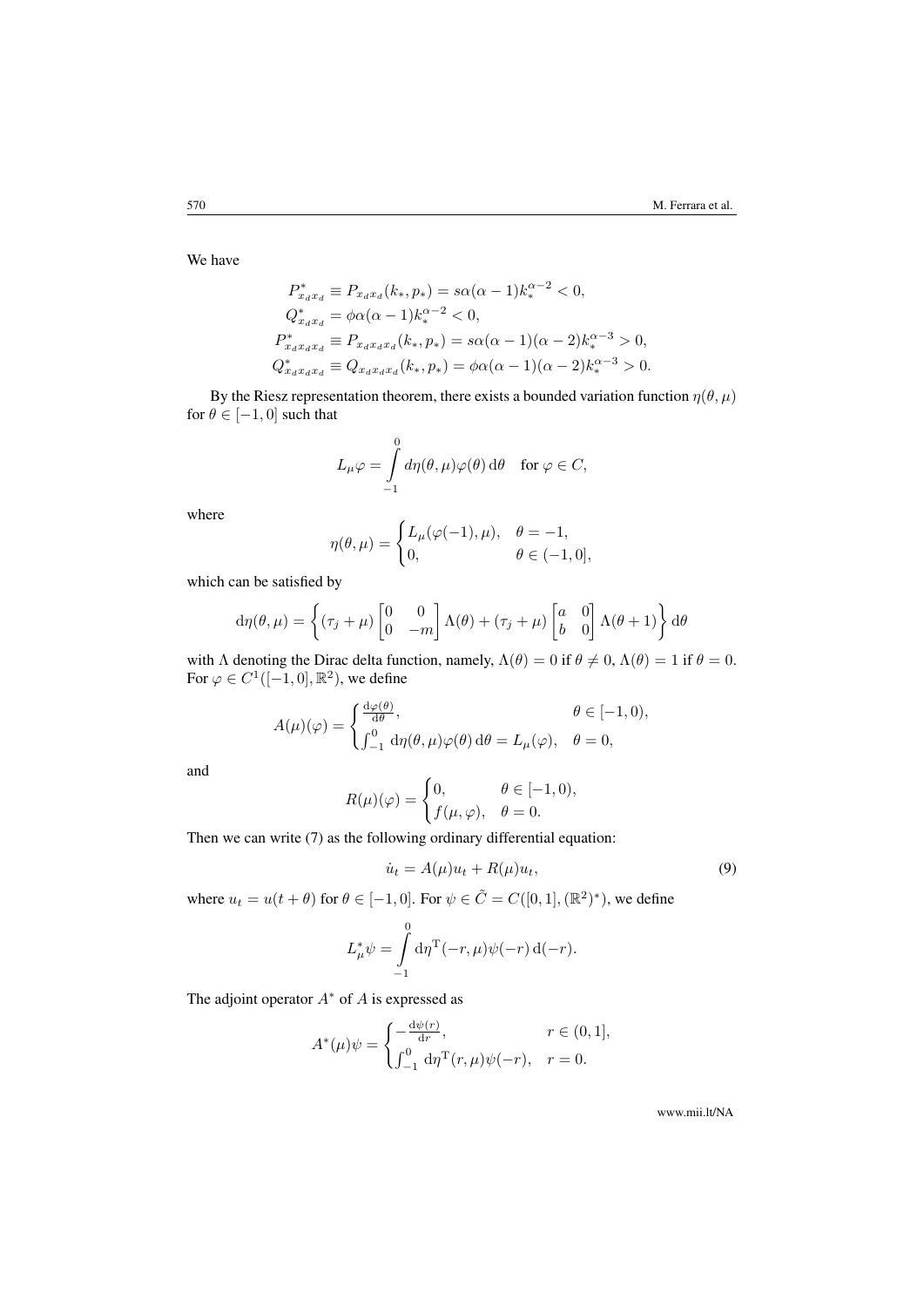We define the following bilinear inner product in  $\tilde{C} \times C$  for  $\psi \in \tilde{C}$  and  $\varphi \in C$ :

<span id="page-6-0"></span>
$$
\langle \psi, \varphi \rangle = \bar{\psi}(0)\varphi(0) - \int_{\theta=-1}^{0} \int_{\xi=0}^{\theta} \bar{\psi}(\xi - \theta) d\eta(\theta)\varphi(\xi) d\xi, \tag{10}
$$

where  $\eta(\theta) = \eta(\theta, 0)$ . Since A and A<sup>\*</sup> are adjoint operators, then  $\pm i\omega_0 \tau_j$  are eigenvalues of A and  $A^*$ . Let  $q(\theta)$  and  $q^*(r)$  be the eigenvectors of A and  $A^*$  associated with eigenvalues  $i\omega_0\tau_j$  and  $-i\omega_0\tau_j$ , respectively. These eigenvectors satisfy  $A(0)q(\theta) = i\omega_0\tau_j q(\theta)$ and  $A(0)q^*(r) = -i\omega_0 \tau_j q^*(r)$ . Let  $q(\theta) = q(0)e^{i\omega_0 \tau_j \theta} = (1, \rho)^{\text{T}} e^{i\omega_0 \tau_j \theta}$ , where  $\rho$  is a complex value. From [\(8\)](#page-4-2), we derive

$$
\begin{aligned}\n\left\{\tau_j \begin{bmatrix} 0 & 0 \\
0 & -m \end{bmatrix} - i\omega_0 \tau_j I + \tau_j \begin{bmatrix} a & 0 \\
b & 0 \end{bmatrix} e^{-i\omega_0 \tau_j} \right\} q(0) \\
= \tau_j \begin{bmatrix} -i\omega_0 + a e^{-i\omega_0 \tau_j} & 0 \\
b e^{-i\omega_0 \tau_j} & -i\omega_0 - m \end{bmatrix} q(0) = \begin{bmatrix} 0 \\
0 \end{bmatrix}.\n\end{aligned}
$$

From which we have

$$
q(0) = (1, \rho)^{\mathrm{T}} = \left(1, \frac{b e^{-i\omega_0 \tau_j}}{i\omega_0 + m}\right)^{\mathrm{T}}.
$$

On the other hand, suppose that  $q^*(r) = q^*(0)e^{i\omega_0 \tau_j r} = D(1, \sigma)e^{i\omega_0 \tau_j r}$  is the eigenvector of  $A^*$  corresponding to  $-i\omega_0\tau_j$ , where  $\sigma$  and  $D$  are complex values. In this case, we obtain

$$
\begin{aligned}\n\left\{\tau_j \begin{bmatrix} 0 & 0 \\ 0 & -m \end{bmatrix}^{\mathrm{T}} + \mathrm{i}\omega_0 \tau_j I + \tau_j \begin{bmatrix} a & 0 \\ b & 0 \end{bmatrix}^{\mathrm{T}} e^{-\mathrm{i}\omega_0 \tau_j}\right\} q^*(0) \\
= \tau_j \begin{bmatrix} \mathrm{i}\omega_0 + a e^{-\mathrm{i}\omega_0 \tau_j} & b e^{-\mathrm{i}\omega_0 \tau_j} \\ 0 & \mathrm{i}\omega_0 - m \end{bmatrix} q^*(0) = \begin{bmatrix} 0 \\ 0 \end{bmatrix}.\n\end{aligned}
$$

Therefore, we can choose

$$
\sigma = -\frac{b e^{-i\omega_0 \tau_j}}{i\omega_0 + a e^{-i\omega_0 \tau_j}}.
$$

In order to assure  $\langle q^*, q \rangle = 1$ , we need to determine the value of D. From [\(10\)](#page-6-0), we have

θ

 $\sim$ 

$$
\langle q^*, q \rangle = \bar{D}(1, \bar{\sigma})(1, \rho)^{\mathrm{T}} - \int_{\theta=-1}^{0} \int_{\xi=0}^{\theta} (1, \bar{\sigma}) e^{-i(\xi-\theta)\omega_0 \tau_j} d\eta(\theta) (1, \rho)^{\mathrm{T}} e^{i\xi\omega_0 \tau_j} d\xi
$$

$$
= \bar{D} \left[ 1 + \rho \bar{\sigma} - \int_{\theta=-1}^{0} (1, \bar{\sigma}) \theta e^{i\omega_0 \tau_j \theta} d\eta(\theta) (1, \rho)^{\mathrm{T}} \right]
$$

$$
= \bar{D} \left[ 1 + \rho \bar{\sigma} - e^{-i\omega_0 \tau_j \theta} (1, \bar{\sigma}) \tau_j \begin{bmatrix} a & 0 \\ b & 0 \end{bmatrix} (1, \rho)^{\mathrm{T}} \right]
$$

$$
= \bar{D} \left[ 1 + \rho \bar{\sigma} + \tau_j (\bar{b}\bar{\sigma} + a) e^{-i\omega_0 \tau_j} \right].
$$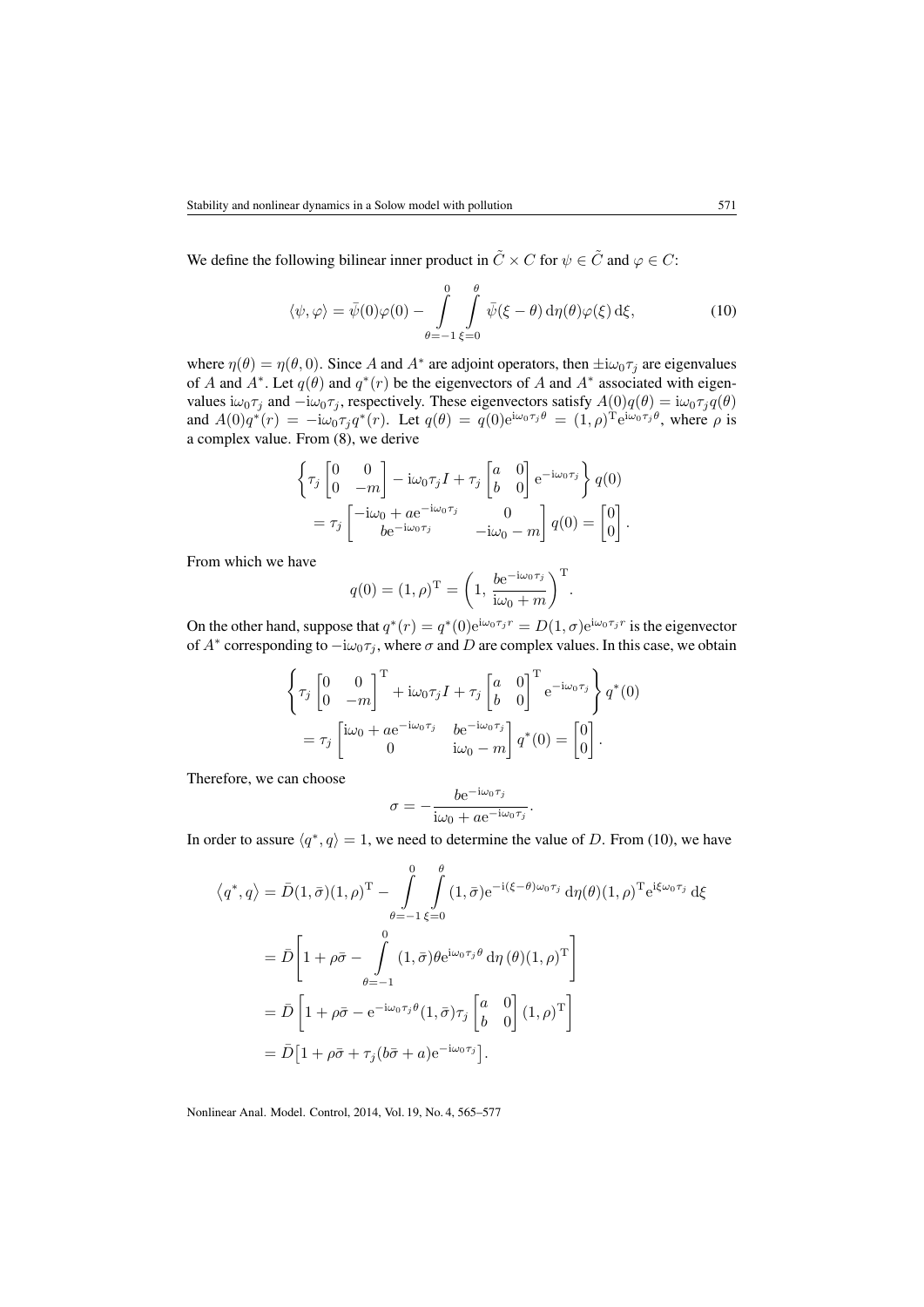Consequently, using

$$
D = \frac{1}{1 + \bar{\rho}\sigma + \tau_j(b\sigma + a)e^{i\omega_0\tau_j}},
$$

we get  $\langle q^*, q \rangle = 1$ . Furthermore, since  $\langle \psi, A\varphi \rangle = \langle A^* \psi, \varphi \rangle$ , we obtain  $-i\omega_0 \langle q^*, \bar{q} \rangle =$  $\langle q^*, A\bar{q} \rangle = \langle A^*q^*, \bar{q} \rangle = \langle -i\omega_0 q^*, \bar{q} \rangle = i\omega_0 \langle q^*, \bar{q} \rangle$ . Hence,  $\langle q^*, \bar{q} \rangle = 0$ . Now, we apply the idea of Hassard et al. [\[21\]](#page-12-13) to compute the coordinates to describe the center manifold at the critical point. For  $u_t$ , a solution of [\(9\)](#page-5-0) at  $\mu = 0$ , we define

<span id="page-7-0"></span>
$$
z = \langle q^*, u_t \rangle \quad \text{and} \quad W(t, \theta) = u_t(\theta) - 2 \operatorname{Re} [z q(\theta)], \tag{11}
$$

where z and  $\bar{z}$  are the local coordinates for the center manifold in the direction of  $q^*$  and  $\bar{q}^*$ . On the center manifold, we get

$$
W(t,\theta) = W(z,\bar{z},\theta) = W_{20}(\theta)\frac{z^2}{2} + W_{11}(\theta)z\bar{z} + W_{02}(\theta)\frac{\bar{z}^2}{2} + \cdots
$$

Note that W is real if  $u_t$  is real. We consider only real solutions. For the solution  $u_t$ , since  $\mu = 0$ , we have

$$
\dot{z} = \langle q^*, \dot{u}_t \rangle = \mathrm{i}\omega_0 \tau_j z + \langle \bar{q}^*(\theta), f(0, W(z, \bar{z}, \theta) 2 \operatorname{Re}[z q(\theta)] \rangle \rangle \n= \mathrm{i}\omega_0 \tau_j z + \bar{q}^*(0) f(0, W(z, \bar{z}, 0) 2 \operatorname{Re}[z q(0)]).
$$

We rewrite this as

$$
\dot{z} = \mathrm{i}\omega_0 \tau_j z + g(z, \bar{z}),
$$

where

<span id="page-7-1"></span>
$$
g(z,\bar{z}) = \bar{q}^*(0)f_0(z,\bar{z}) = g_{20}\frac{z^2}{2} + g_{11}z\bar{z} + g_{02}\frac{\bar{z}^2}{2} + g_{21}\frac{z^2\bar{z}}{2} + \cdots
$$
 (12)

Noticing from [\(11\)](#page-7-0) that  $u_t(\theta) = (u_{1t}(\theta), u_{2t}(\theta)) = W(t, \theta) + zq(\theta) + \overline{z}\overline{q}(\theta)$  and recalling  $q(\theta) = (1, \rho)^{\text{T}} e^{i\omega_0 \tau_j \theta}$ , we obtain

$$
u_{1t}(0) = z + \bar{z} + W_{20}^{(1)}(0)\frac{z^2}{2} + W_{11}^{(1)}(0)z\bar{z} + W_{02}^{(1)}(0)\frac{\bar{z}^2}{2} + \cdots,
$$
  
\n
$$
u_{2t}(0) = \rho z + \overline{\rho z} + W_{20}^{(2)}(0)\frac{z^2}{2} + W_{11}^{(2)}(0)z\bar{z} + W_{02}^{(2)}(0)\frac{\bar{z}^2}{2} + \cdots,
$$
  
\n
$$
u_{1t}(-1) = e^{-i\omega_0 \tau_j}z + e^{i\omega_0 \tau_j}\bar{z} + W_{11}^{(1)}(-1)z\bar{z} + W_{02}^{(1)}(-1)\frac{\bar{z}^2}{2} + \cdots,
$$
  
\n
$$
u_{2t}(-1) = e^{-i\omega_0 \tau_j}\rho z + e^{i\omega_0 \tau_j}\overline{\rho z} + W_{11}^{(2)}(-1)z\bar{z} + W_{02}^{(2)}(-1)\frac{\bar{z}^2}{2} + \cdots.
$$

From the definition of  $f(\mu, u_t)$ , we see

<span id="page-7-2"></span>
$$
g(z,\bar{z}) = \bar{q}^*(0)f_0(z,\bar{z}) = \tau_j \bar{D}(f_0^{(1)} + \bar{\sigma}f_0^{(2)}).
$$
 (13)

www.mii.lt/NA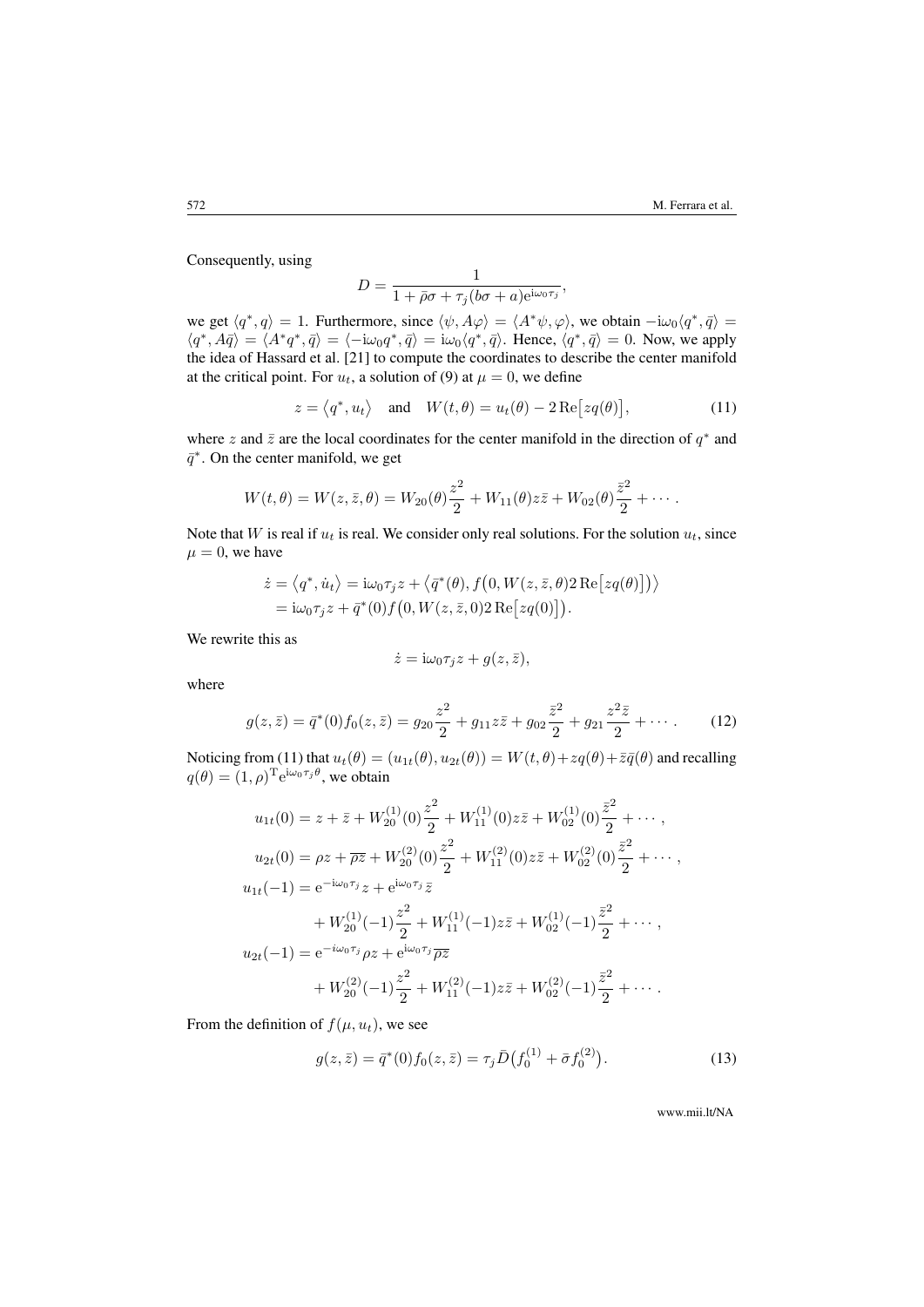Expanding and comparing the coefficients with those in [\(12\)](#page-7-1), we obtain

$$
g_{20} = \tau_j \bar{D} \Big[ P_{x_d x_d}^* e^{-2i\omega_0 \tau_j} + \bar{\sigma} Q_{x_d x_d}^* e^{-2i\omega_0 \tau_j} \Big],
$$
  
\n
$$
g_{02} = \tau_j \bar{D} \Big[ P_{x_d x_d}^* e^{2i\omega_0 \tau_j} + \bar{\sigma} Q_{x_d x_d}^* e^{2i\omega_0 \tau_j} \Big],
$$
  
\n
$$
g_{11} = \tau_j \bar{D} P_{x_d x_d}^* + \bar{\sigma} Q_{x_d x_d}^*
$$

and

$$
g_{21} = W_{20}^{(1)}(-1) \left[ e^{i\omega_0 \tau_j} \left( P_{x_d x_d}^* + \bar{\sigma} Q_{x_d x_d}^* \right) + \frac{\bar{\rho}(1+\bar{\sigma})}{2} \right] + W_{11}^{(1)}(-1) \left[ 2e^{-i\omega_0 \tau_j} \left( P_{x_d x_d}^* + \bar{\sigma} Q_{x_d x_d}^* \right) + 2\rho(1+\bar{\sigma}) \right] + W_{11}^{(2)}(0) \left[ 2e^{-i\omega_0 \tau_j} (1+\bar{\sigma}) \right] + W_{20}^{(2)}(0) \left[ e^{i\omega_0 \tau_j} (1+\bar{\sigma}) \right].
$$

In order to determine  $g_{21}$ , we still need to compute  $W_{20}(\theta)$  and  $W_{11}(\theta)$ . From [\(9\)](#page-5-0) and [\(11\)](#page-7-0), we get

$$
\dot{W} = \dot{u}_t - \dot{z}q - \dot{\bar{z}}\bar{q} = \begin{cases} AW - 2 \operatorname{Re} \{\bar{q}^*(0)f_0 q(\theta)\}, & \theta \in [-1, 0), \\ AW - 2 \operatorname{Re} \{\bar{q}^*(0)f_0 q(0)\} + f_0, & \theta = 0, \end{cases}
$$
\n
$$
\equiv AW + H(z, \bar{z}, \theta), \tag{14}
$$

where

<span id="page-8-3"></span>
$$
H(z, \bar{z}, \theta) = H_{20}(\theta) \frac{z^2}{2} + H_{11}(\theta) z \bar{z} + H_{02}(\theta) \frac{\bar{z}^2}{2} + \cdots
$$
 (15)

By calculating the derivative of  $W$ , we find

<span id="page-8-1"></span><span id="page-8-0"></span>
$$
\dot{W} = \dot{W}_z \dot{z} + W_{\bar{z}} \dot{\bar{z}}.
$$
\n(16)

Comparing the coefficients of  $z^2$ ,  $z\bar{z}$  and  $\bar{z}$  of [\(16\)](#page-8-0) with those of [\(14\)](#page-8-1) gives

<span id="page-8-4"></span>
$$
(A - 2i\omega_0 \tau_j I)W_{20}(\theta) = -H_{20}(\theta), \qquad AW_{11}(\theta) = -H_{11}(\theta), \tag{17}
$$

By [\(13\)](#page-7-2) and [\(14\)](#page-8-1), we know that for  $\theta \in [-1, 0)$ ,

<span id="page-8-2"></span>
$$
H(z, \bar{z}, \theta) = -\bar{q}^*(0) f_0 q(\theta) - q^*(0) \bar{f}_0 \bar{q}(\theta) = -g q(\theta) - \bar{g} \bar{q}(\theta).
$$
 (18)

Hence, comparing the coefficients of [\(18\)](#page-8-2) with [\(15\)](#page-8-3) yields

$$
H_{20}(\theta) = -g_{20}q(\theta) - \bar{g}_{02}\bar{q}(\theta), \qquad H_{11}(\theta) = -g_{11}q(\theta) - \bar{g}_{11}\bar{q}(\theta).
$$

By substituting these relations into [\(17\)](#page-8-4), we can derive the following equations:

$$
\dot{W}_{20}(\theta) = 2i\omega_0 \tau_j I W_{20}(\theta) + g_{20}q(\theta) + \bar{g}_{02}\bar{q}(\theta)
$$
  
=  $2i\omega_0 \tau_j I W_{20}(\theta) + g_{20}q(0)e^{i\omega_0 \tau_j \theta} + \bar{g}_{02}\bar{q}(0)e^{-i\omega_0 \tau_j \theta},$   

$$
\dot{W}_{11}(\theta) = g_{11}q(\theta) + \bar{g}_{11}\bar{q}(\theta) = g_{11}q(0)e^{i\omega_0 \tau_j \theta} + \bar{g}_{11}\bar{q}(0)e^{-i\omega_0 \tau_j \theta}.
$$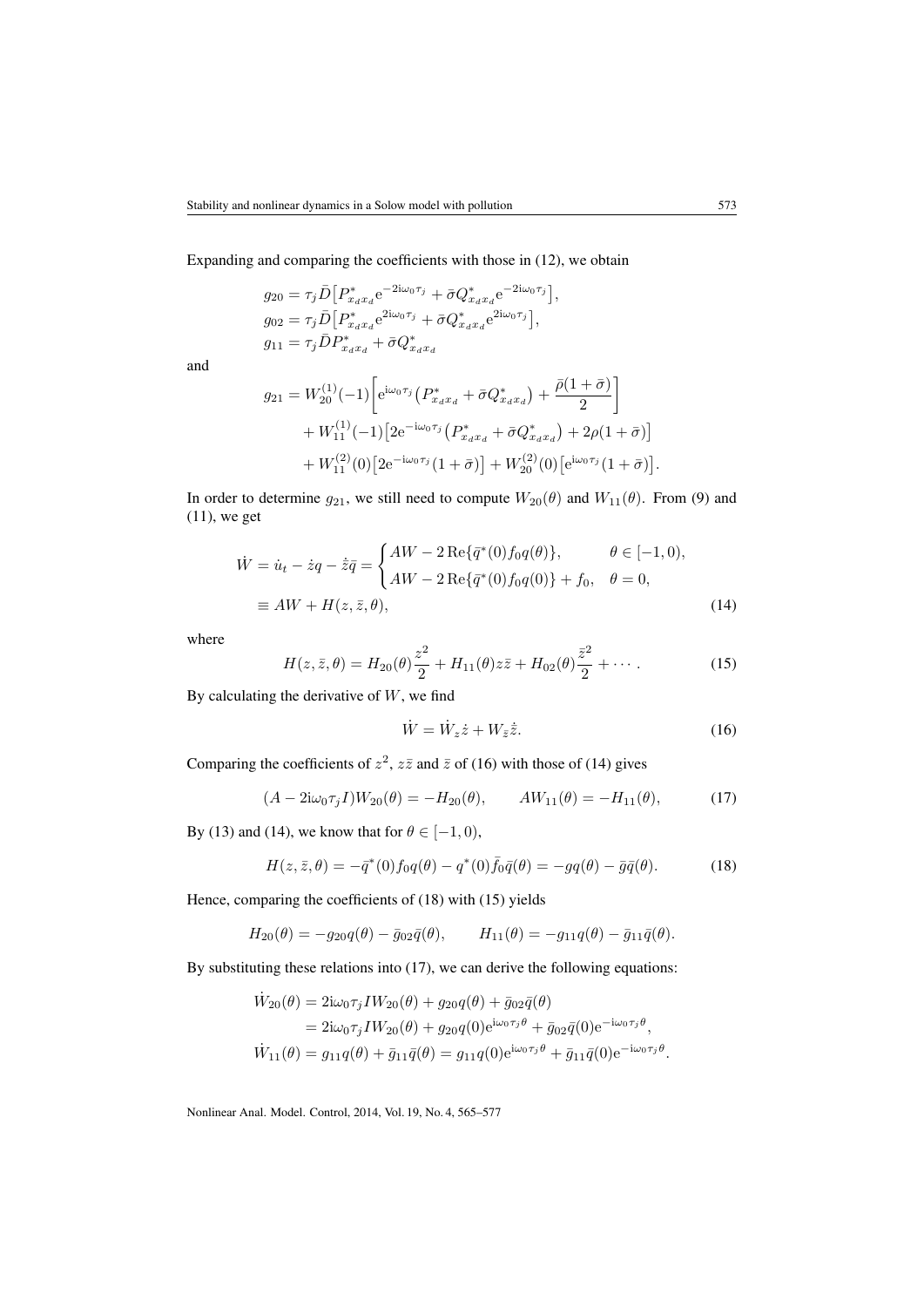Solving for  $W_{20}(\theta)$  and  $W_{11}(\theta)$ , we obtain

$$
W_{20}(\theta) = \frac{\mathrm{i}g_{20}}{\omega_0 \tau_j} q(0) e^{\mathrm{i}\omega_0 \tau_j \theta} + \frac{\mathrm{i}\bar{g}_{02}}{3\omega_0 \tau_j} \bar{q}(0) e^{-\mathrm{i}\omega_0 \tau_j \theta} + E_1 e^{2\mathrm{i}\omega_0 \tau_j \theta},
$$
  

$$
W_{11}(\theta) = -\frac{\mathrm{i}g_{11}}{\omega_0 \tau_j} q(0) e^{\mathrm{i}\omega_0 \tau_j \theta} + \frac{\mathrm{i}\bar{g}_{11}}{\omega_0 \tau_j} \bar{q}(0) e^{-\mathrm{i}\omega_0 \tau_j \theta} + E_2,
$$

where  $E_1 = (E_1^{(1)}, E_1^{(2)}) \in \mathbb{R}^2$  and  $E_2 = (E_2^{(1)}, E_2^{(2)}) \in \mathbb{R}^2$  are constant vectors.  $E_1$  and  $E_2$  can be determined as follows. From [\(14\)](#page-8-1), we know that

$$
H(z, \bar{z}, 0) = -2 \operatorname{Re} \{ \bar{q}^*(0) f_0 q(0) \} + f_0,
$$

so that we find

$$
H_{20}(0) = -g_{20}q(0) - \bar{g}_{02}\bar{q}(\theta) + B_1,
$$
  
\n
$$
H_{11}(0) = -g_{11}q(0) - \bar{g}_{11}\bar{q}(0) + B_2.
$$

<span id="page-9-0"></span>Here  $B_1, B_2$  are known vectors. Then, from [\(17\)](#page-8-4) and the definition of A, we have

$$
\left[2i\omega_0\tau_jI - \int_{-1}^0 e^{2i\omega_0\tau_j\theta} d\eta(\theta)\right]E_1 = B_1,
$$
  

$$
\left[-\int_{-1}^0 e^{2i\omega_0\tau_j\theta} d\eta(\theta)\right]E_2 = B_2.
$$
 (19)

Solving [\(19\)](#page-9-0), we can obtain  $E_1$  and  $E_2$ . Based on the above analysis, the values of  $g_{ij}$  are computed. Hence, we can calculate all of the following quantities which are required for the stability analysis of Hopf bifurcation:

$$
c_1(0) = \frac{1}{2\omega_0 \tau_j} \left[ g_{11}g_{20} - 2|g_{11}|^2 - \frac{|g_{02}|^2}{3} \right] + \frac{g_{21}}{2},
$$
  

$$
\mu_2 = -\frac{\text{Re}[c_1(0)]}{\text{Re}[\tau_j \lambda'(\tau_j)]}, \qquad \beta_2 = 2 \,\text{Re}[c_1(0)],
$$
  

$$
T_2 = -\frac{\text{Im}[c_1(0)] + \mu_2 \,\text{Im}[\lambda'(\tau_j)]}{\omega_0 \tau_j}.
$$

It is well known (see [\[21\]](#page-12-13)) that  $\mu_2$  determines the direction of the Hopf bifurcation: if  $\mu_2 > 0$  (resp.  $\mu_2 < 0$ ), then the Hopf bifurcation is supercritical (resp. subcritical) and the bifurcating periodic solutions exist for  $\tau > \tau_j$  (resp.  $\tau < \tau_j$ ).  $\beta_2$  determines the stability of the bifurcating periodic solutions. The bifurcating periodic solutions are orbitally asymptotically stable (resp. unstable) if  $\beta_2 < 0$  (resp.  $\beta_2 > 0$ ), and  $T_2$  determines the period of the bifurcating periodic solutions: the period increases (resp. decreases) if  $T_2 > 0$  (resp.  $T_2 < 0$ ). From the discussion in the previous section we know that  $\text{Re}[\lambda'(\tau_j)] > 0$ . We, therefore, have the following result.

www.mii.lt/NA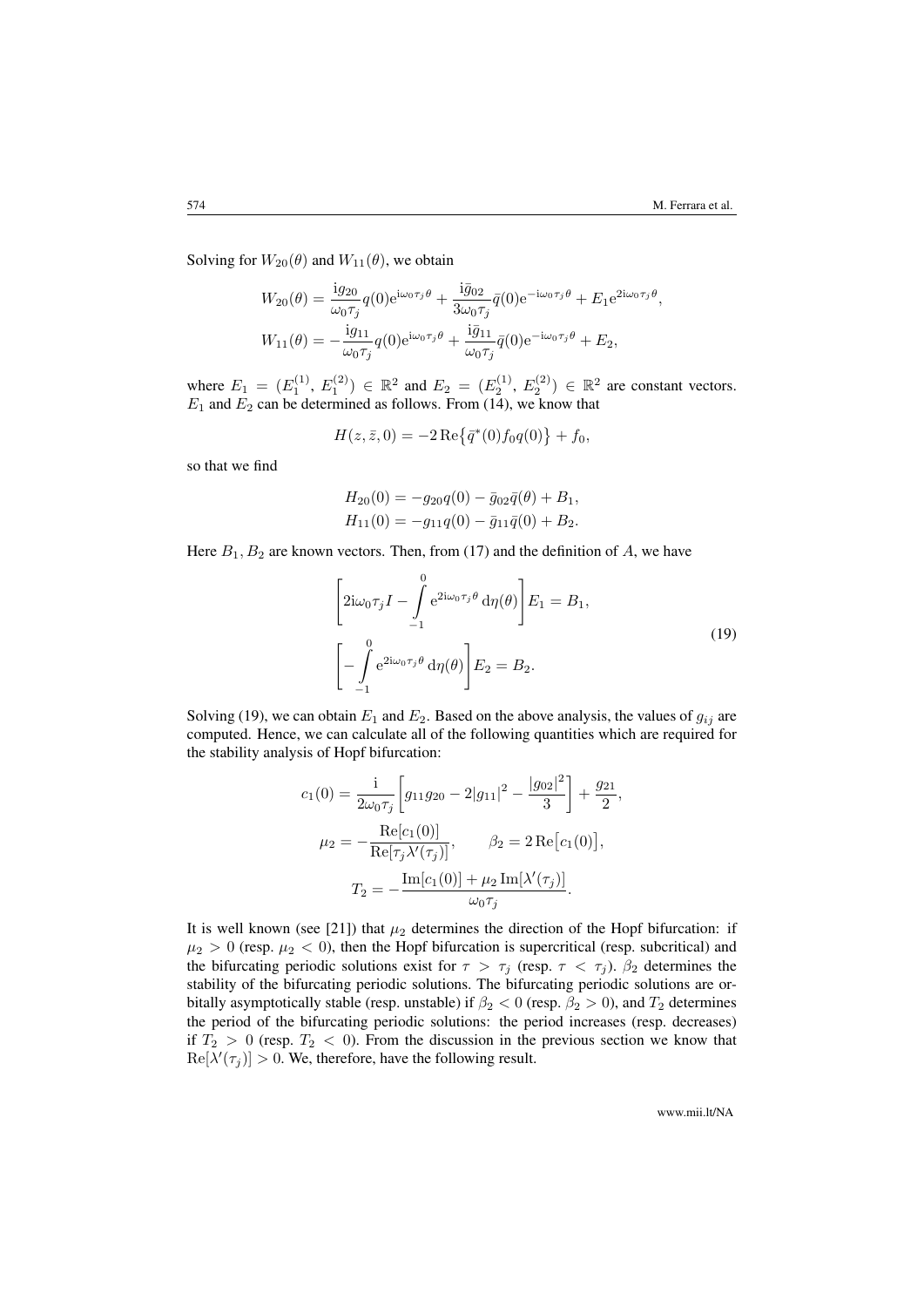**Theorem 2.** *The direction of the Hopf bifurcation of system* [\(1\)](#page-2-2) *at the equilibrium*  $(k_*, p_*)$ *when*  $\tau = \tau_j$  *is supercritical (resp. subcritical) and the bifurcating periodic solutions are orbitally asymptotically stable (resp. unstable) if*  $\text{Re}[c_1(0)] < 0$  (*resp.*  $\text{Re}[c_1(0)] > 0$ *).* 

**Remark 1.** The expression of  $\text{Re}[c_1(0)]$  is quite cumbersome to be dealt with in a neat analytical form due to several nonlinearities. Nonetheless, by using software for algebraic manipulation it is possible to check its sign (given a certain parameter set) and thus to have analytical findings with regard to the type of the emerging bifurcation (see [\[11\]](#page-12-3) for a similar approach). After having produced several numerical experiments, we conjecture that the Hopf bifurcation is always supercritical.

### <span id="page-10-0"></span>5 Numerical examples

In order to clarify the analytical results shown in the previous section, we now present some numerical simulations at different values of  $\tau$  and we assume that parameters are set on a yearly basis. We fix  $\alpha = 0.34$ ,  $\delta = 0.12$ ,  $\phi = 0.6$ ,  $m = 0.1$ ,  $s = 0.7$ , and let  $\tau$ vary. The steady state of the model is  $(k_*, p_*) \simeq (14.47, 14.88)$  and, for  $\tau < \tau_0 \simeq 19.83$ , it is stable. In addition, since  $\text{Re}[c_1(0)] < 0$ , the Hopf bifurcation is supercritical. For a relative low value of  $\tau$ , the dynamics of k and p are monotone and converging to  $(k_*, p_*)$ (see Fig. [1a\)](#page-10-1).

If we let  $\tau$  increase, the dynamics become oscillating but converging to the stationary solution of the model (see Fig. [1b\)](#page-10-1).

When  $\tau$  crosses  $\tau_0$ , a limit cycle surrounds the steady state and the model shows persistent oscillations (see Figs. [2a](#page-11-8) and [2b\)](#page-11-8).

<span id="page-10-1"></span>

Fig. 1. (a) Starting from initial conditions below  $(k_*, p_*)$  trajectories converge monotonically to steady state  $(\tau = 1, k_0 = 13, p_0 = 11)$ ; (b) Damped oscillations towards the corresponding equilibrium value of steady state ( $\tau = 18.5$ ,  $k_0 = 13$ ,  $p_0 = 15$ ). Line (1) depicts the time evolution of the capital accumulation, line (2) depicts the evolution of pollution level.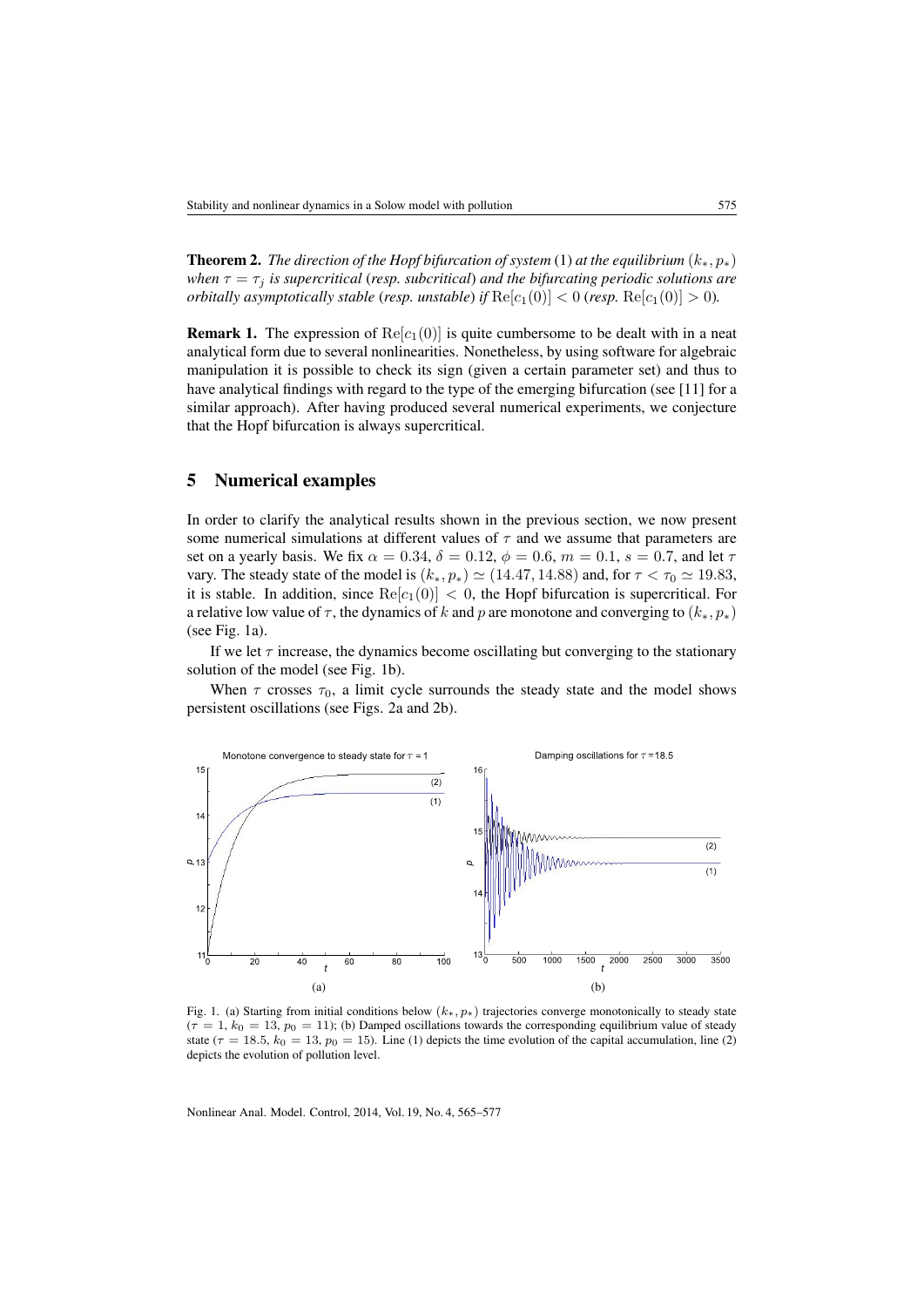<span id="page-11-8"></span>

Fig. 2. (a) Limit cycle around  $(k_*, p_*) (\tau = 22)$ ; (b) Corresponding trajectories  $(k_0 = 10, p_0 = 10)$ . Line (1) depicts the time evolution of the capital accumulation, line (2) depicts the evolution of pollution level.

## <span id="page-11-7"></span>6 Conclusions

The aim of this paper is to introduce a time-to-build technology in an economic model with pollution, where the production function is strictly increasing in the capital stock. Even if we have not considered a negative feedback of pollution in the production function, we have shown that the existence of temporal lags in a context in which economic activity depletes a free-access natural resource can be a source of cyclical dynamics both in economic and environmental variables.

#### References

- <span id="page-11-0"></span>1. A. John, R. Pecchenino, An overlapping generations model of growth and the environment, *Econ. J.*, 104:1393–1410, 1994.
- <span id="page-11-1"></span>2. A. Antoci, Environmental degradation as engine of undesirable economic growth via selfprotection consumption choices, *Ecol. Econ.*, 68:1385–1397, 2009.
- <span id="page-11-2"></span>3. A. Antoci, S. Borghesi, Environmental degradation, self-protection choices and coordination failures in a North–South evolutionary model, *J. Econ. Interact. Coord.*, 5:89–107, 2010.
- <span id="page-11-3"></span>4. J.B. Jr. Rosser, Complex ecologic-economic dynamics and environmental policy, *Ecol. Econ.*, 37:23–37, 2001.
- <span id="page-11-4"></span>5. R. Day, Irregular cycles, *Am. Econ. Rev.*, 72:406–414, 1982.
- <span id="page-11-5"></span>6. J. Zhang, Environmental sustainability, nonlinear dynamics and chaos, *Econ. Theor.*, 14:489– 500, 1999.
- <span id="page-11-6"></span>7. A. Naimzada, M. Sodini, Multiple attractors and non linear dynamics in an overlapping generations model with environment, *Discrete Dyn. Nat. Soc.*, 2011, [doi:10.1155/2010/503695.](http://dx.doi.org/10.1155/2010/503695)